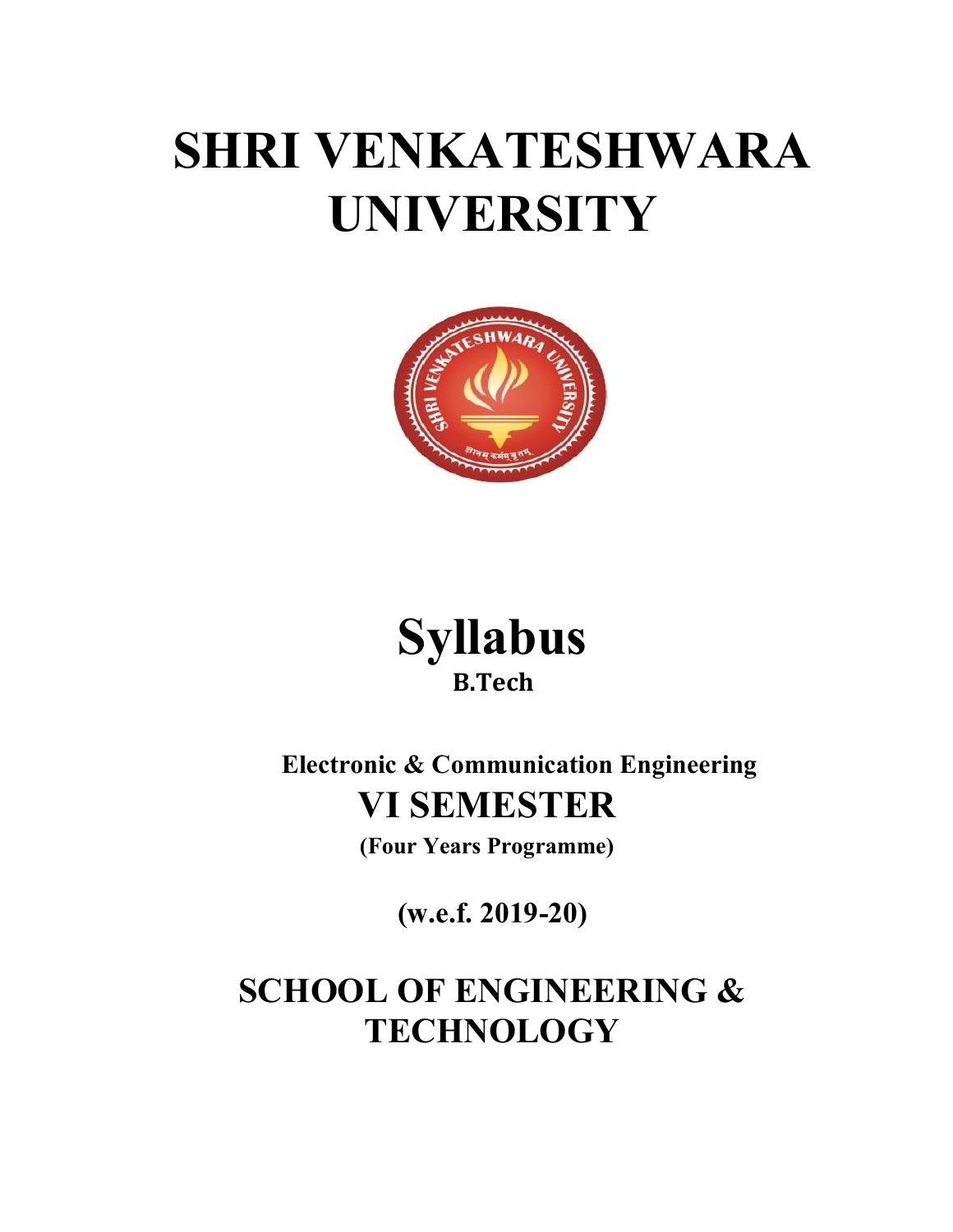|                              |                  |                                                 |                  |                |                |                          |                           |                          |                           | <b>Electronic &amp; Communication Engineering</b> |                     |                  |                         |
|------------------------------|------------------|-------------------------------------------------|------------------|----------------|----------------|--------------------------|---------------------------|--------------------------|---------------------------|---------------------------------------------------|---------------------|------------------|-------------------------|
|                              |                  |                                                 |                  |                |                | <b>SEMESTER-VI</b>       |                           |                          |                           |                                                   |                     |                  |                         |
| SI                           |                  | Subject                                         |                  | Periods        |                |                          |                           | <b>Evaluation Scheme</b> |                           |                                                   | <b>End Semester</b> |                  |                         |
| $\bullet$<br>${\bf N}$<br>0. | Subject<br>Codes |                                                 | $\mathbf{L}$     | T              | $\mathbf P$    | $\mathbf C$<br>${\bf T}$ | ${\bf T}$<br>$\mathbf{A}$ | <b>Tot</b><br>a          | $\mathbf{P}$<br>${\bf S}$ | TE                                                | P<br>E              | <b>Tot</b><br>al | <b>Credit</b>           |
| 1                            | <b>SEC - 601</b> | Computer<br>Network                             | $\overline{3}$   | $\overline{0}$ | $\overline{0}$ | $20\,$                   | $10\,$                    | 30                       |                           | 70                                                |                     | 100              | $\mathfrak{Z}$          |
| $\sqrt{2}$                   | <b>SEC-602</b>   | Digital<br>Control<br>Systems                   | $\mathfrak{Z}$   | $\overline{0}$ | $\overline{0}$ | 20                       | 10                        | 30                       |                           | 70                                                |                     | 100              | $\mathfrak z$           |
| $\mathfrak{Z}$               | <b>SEC -603</b>  | Information<br>Theory and<br>Coding             | $\mathfrak{Z}$   | $\theta$       | $\overline{0}$ | 20                       | $10\,$                    | 30                       |                           | 70                                                |                     | 100              | $\mathfrak{Z}$          |
| $\overline{4}$               | <b>SEC-604</b>   | Image<br>Processing                             | $\overline{3}$   | $\mathbf{0}$   | $\overline{0}$ | 20                       | 10                        | 30                       |                           | 70                                                |                     | 100              | $\overline{\mathbf{3}}$ |
| 5                            | <b>SOE-061</b>   | Sociology, Society<br>and Culture               | $\overline{3}$   | $\overline{0}$ | $\overline{0}$ | 20                       | 10                        | 30                       |                           | 70                                                |                     | 100              | $\mathfrak z$           |
| 6                            | <b>SEC-611</b>   | Computer Networks<br>Lab                        | $\boldsymbol{0}$ | $\overline{0}$ | $\overline{4}$ |                          |                           |                          | 25                        |                                                   | 25                  | 50               | $\overline{c}$          |
| $\tau$                       | <b>SEC-612</b>   | Electronic<br>Measurement<br>Lab                | $\mathbf{0}$     | $\mathbf{0}$   | $\overline{2}$ |                          |                           |                          | 25                        |                                                   | 25                  | 50               | 1                       |
| 8                            | <b>SEC-613</b>   | Electronic Design $\vert 0 \rangle$<br>workshop |                  | $\overline{0}$ | $\overline{4}$ |                          |                           |                          | 25                        |                                                   | 25                  | 50               | $\overline{2}$          |
|                              |                  |                                                 |                  |                |                |                          |                           |                          |                           |                                                   |                     | 650              | 20                      |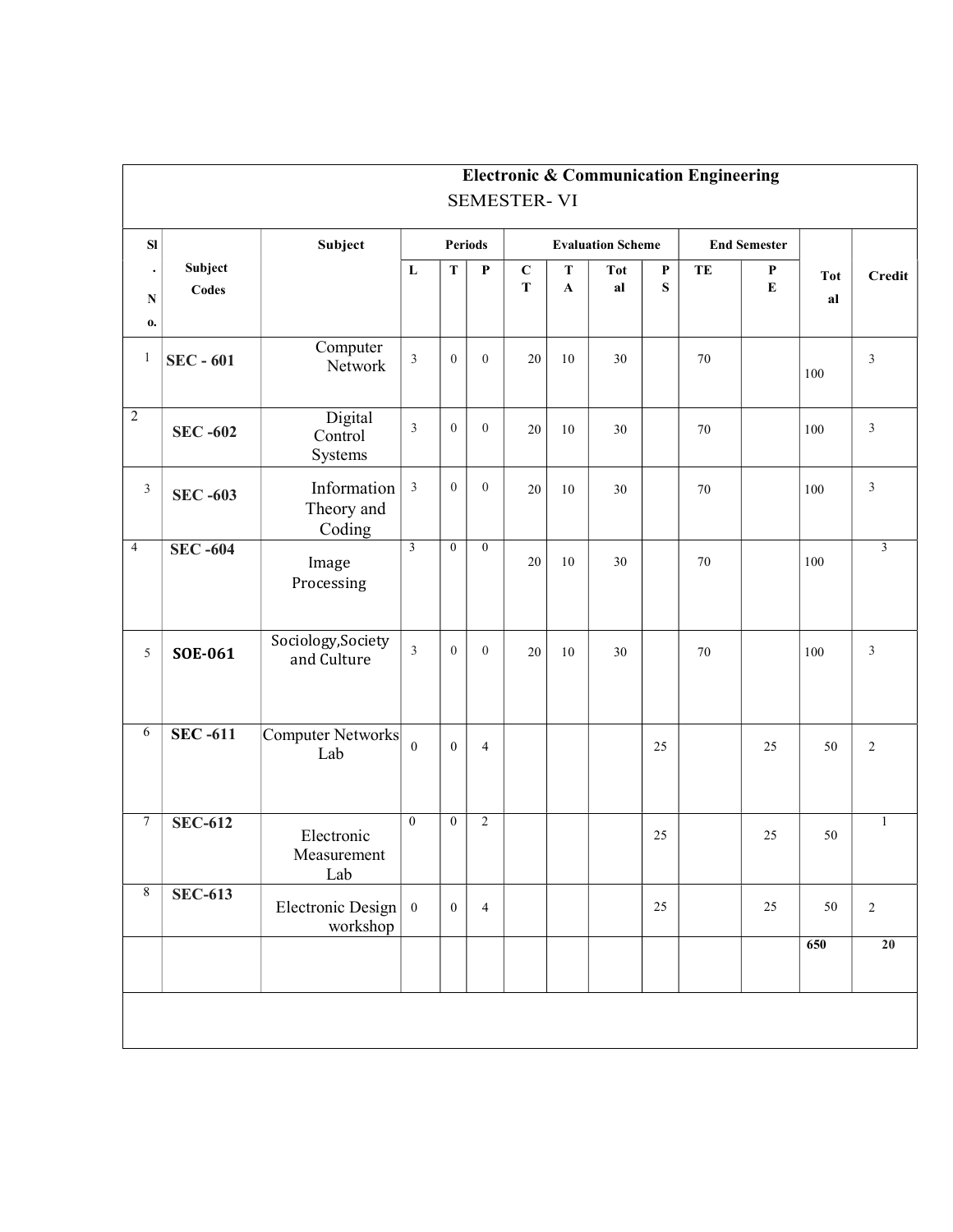| <b>SEC-601</b> | <b>Computer Network</b> | 3L:0T:0P | 3 credits |
|----------------|-------------------------|----------|-----------|
|----------------|-------------------------|----------|-----------|

Introduction to computer networks and the Internet: Application layer: Principles of network applications, The Web and Hyper Text Transfer Protocol, File transfer, Electronic ail, Domain name system, Peer-to-Peer file sharing, Socket programming, Layering concepts.

Switching in networks: Classification and requirements of switches, a generic switch, Circuit Switching, Time-division switching, Space-division switching, Crossbar switch and evaluation of blocking probability, 2-stage, 3-stage and nstage networks, Packet switching, Blocking in packet switches, Three generations of packet switches, switch fabric, Buffering, Multicasting, Statistical Multiplexing. Transport layer: Connectionless transport - User Datagram Protocol, Connection- oriented transport – Transmission Control Protocol, Remote Procedure Call.

Transport layer: Connectionless transport - User Datagram Protocol, Connectionoriented transport – Transmission Control Protocol, Remote Procedure Call.

Congestion Control and Resource Allocation: Issues in Resource Allocation, Queuing Disciplines, TCP congestion Control, Congestion Avoidance Mechanisms and Quality of Service.

Network layer: Virtual circuit and Datagram networks, Router, Internet Protocol, Routing algorithms, Broadcast and Multicast routing

Link layer: ALOHA, Multiple access protocols, IEEE 802 standards, Local Area Networks, addressing, Ethernet, Hubs, Switches.

### Text Reference books:

- 1. J.F. Kurose and K. W. Ross, "Computer Networking A top down approach featuring the Internet", Pearson Education, 5th Edition
- 2. L. Peterson and B. Davie, "Computer Networks A Systems Approach" Elsevier Morgan Kaufmann Publisher, 5th Edition.
- 3. T. Viswanathan, "Telecommunication Switching System and Networks", Prentice Hall
- 4. S. Keshav, "An Engineering Approach to Computer Networking" , Pearson Education
- 5. B. A. Forouzan, "Data Communications and Networking", Tata McGraw Hill, 4th Edition
- 6. Andrew Tanenbaum, "Computer networks", Prentice Hall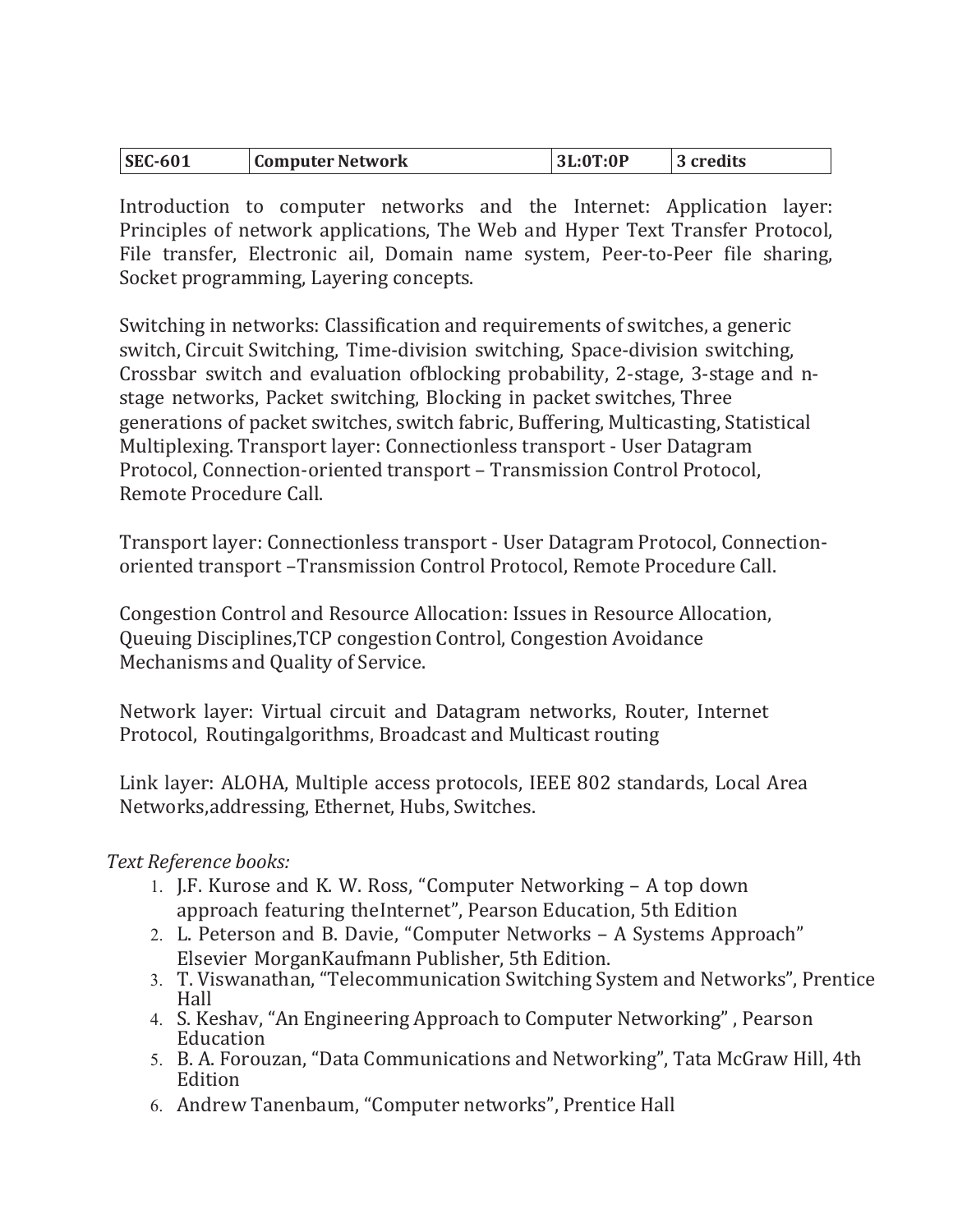- 7. D. Comer, "Computer Networks and Internet/TCP-IP", Prentice Hall
- 8. William Stallings, "Data and computer communications", Prentice Hall

#### Course Outcomes:

At the end of this course students will demonstrate the ability to:

- 1. Understand the concepts of networking thoroughly.
- 2. Design a network for a particular application.
- 3. Analyze the performance of the network.

#### SEC611:Computer Network Laboratory[0L:0T:4P 2 credits]

Hands-on experiments related to the course contents SEC-601

#### Course Outcomes:

At the end of this course, students will demonstrate the ability to

- Obtain discrete representation of LTI systems.
- Analyse stability of open loop and closed loop discrete-time systems.
- Design and analyse digital controllers.
- Design state feedback and output feedback controllers.

#### Module 1: Discrete Representation of Continuous Systems (6 hours)

Basics of Digital Control Systems. Discrete representation of continuous systems. Sample and hold circuit. Mathematical Modelling of sample and hold circuit. Effects of Sampling and Quantization. Choice of sampling frequency. ZOH equivalent.

#### Module 2: Discrete System Analysis (6 hours)

Z-Transform and Inverse Z Transform for analyzing discrete time systems. Pulse Transfer function. Pulse transfer function of closed loop systems. Mapping from s-plane to z plane. Solution of Discrete time systems. Time response of discrete time system.

#### Module 3: Stability of Discrete Time System (4 hours)

Stability analysis by Jury test. Stability analysis using bilinear transformation. Design of digital control system with dead beat response. Practical issues with dead beat response design.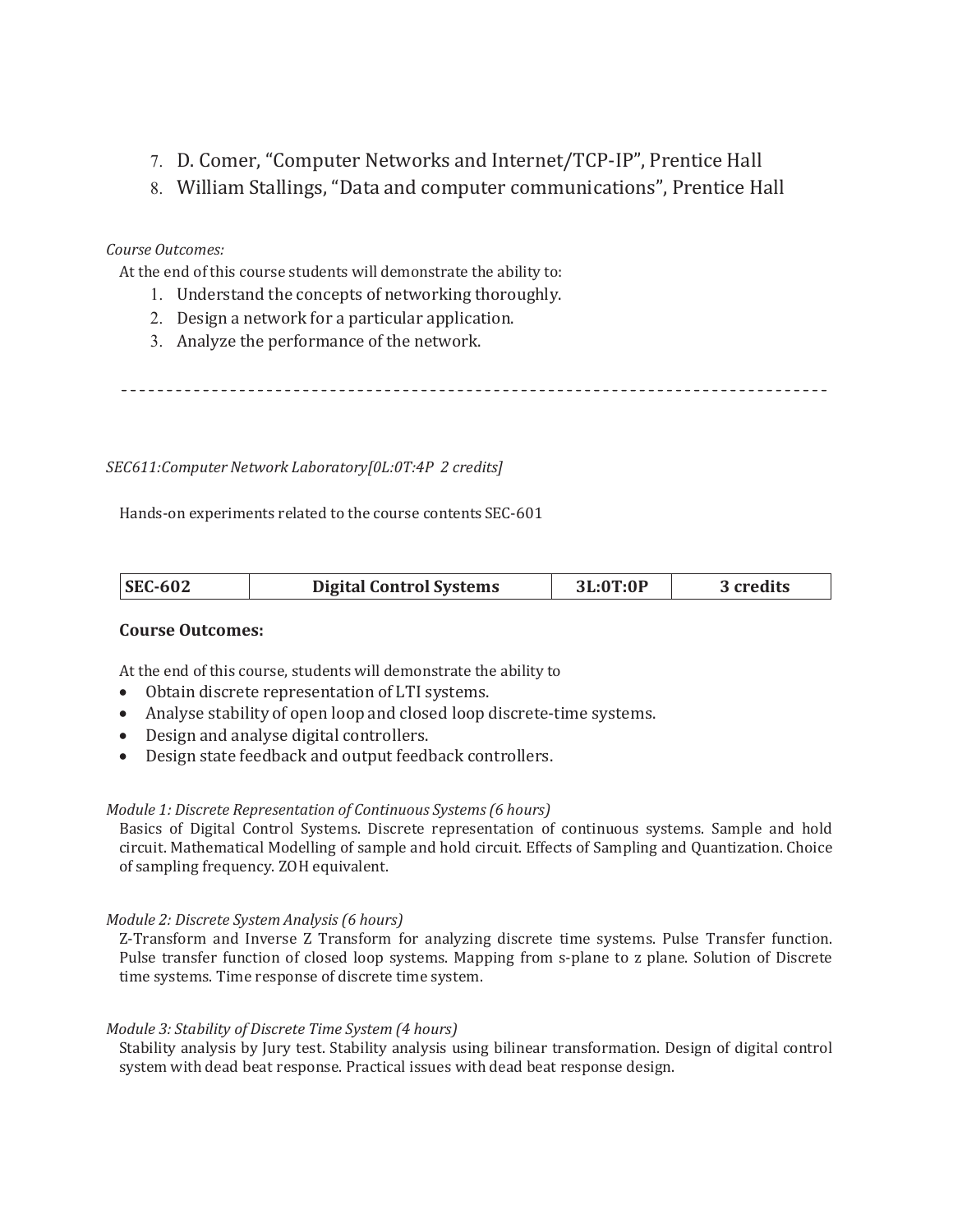#### Module 4: State Space Approach for discrete time systems (10 hours)

State space models of discrete systems, State space analysis. Lyapunov Stability. Controllability, reach-ability, Reconstructibility and observability analysis. Effect of pole zero cancellation on the controllability & observability.

#### Module 5: Design of Digital Control System(8 hours)

Design of Discrete PID Controller, Design of discrete state feedback controller. Design of set point tracker. Design of Discrete Observer for LTI System. Design of Discrete compensator.

#### Module 6: Discrete output feedback control (8 hours)

Design of discrete output feedback control. Fast output sampling (FOS) and periodic output feedback controller design for discrete time systems.

#### Text Books :

- 1. K. Ogata, "Digital Control Engineering", Prentice Hall, Englewood Cliffs, 1995.
- 2. M. Gopal, "Digital Control Engineering", Wiley Eastern, 1988.
- 3. G. F. Franklin, J. D. Powell and M. L. Workman, "Digital Control of Dynamic Systems", Addison-Wesley, 1998.
- 4. B.C. Kuo, "Digital Control System", Holt, Rinehart and Winston, 1980.
- 1.

| <b>SEC-603</b><br><b>Information Theory and Coding</b> | 3L:0T:0P | 3 credits |
|--------------------------------------------------------|----------|-----------|
|--------------------------------------------------------|----------|-----------|

Basics of information theory, entropy for discrete ensembles; Shannon's noiseless codingtheorem; Encoding of discrete sources.

Markov sources; Shannon's noisy coding theorem and converse for discrete channels; Calculation of channel capacity and bounds for discrete channels; Application to continuous channels.

Techniques of coding and decoding; Huffman codes and uniquely detectable codes;Cyclic codes, convolutional arithmetic codes.

#### Text/Reference Books:

- 1. N. Abramson, Information and Coding, McGraw Hill, 1963.
- 2. M. Mansurpur, Introduction to Information Theory, McGraw Hill, 1987.
- 3. R.B. Ash, Information Theory, Prentice Hall, 1970.
- 4. Shu Lin and D.J. Costello Jr., Error Control Coding, Prentice Hall, 1983.

#### Course Outcomes:

At the end of the course, students will demonstrate the ability to:

- 1. Understand the concept of information and entropy
- 2. Understand Shannon's theorem for coding
- 3. Calculation of channel capacity
- 4. Apply coding techniques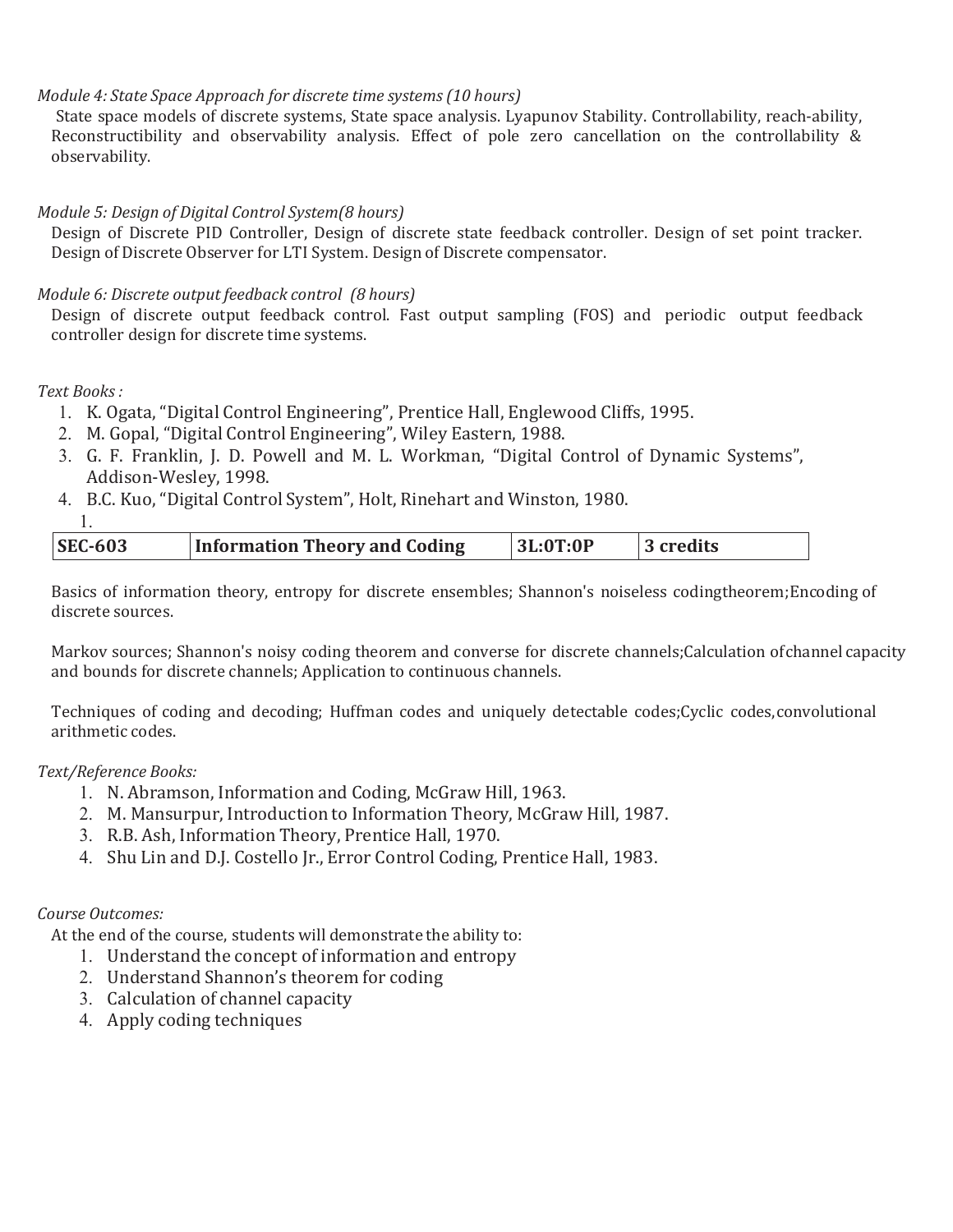| <b>Image Processing (SEC -604)</b>                                                      |                                                                                       |  |  |  |  |  |
|-----------------------------------------------------------------------------------------|---------------------------------------------------------------------------------------|--|--|--|--|--|
|                                                                                         | <b>Course Outcome (</b>                                                               |  |  |  |  |  |
| CO)                                                                                     |                                                                                       |  |  |  |  |  |
| At the end of course, the student will be able:                                         |                                                                                       |  |  |  |  |  |
| CO <sub>1</sub>                                                                         | To become familiar with digital image fundamentals.                                   |  |  |  |  |  |
| CO <sub>2</sub>                                                                         | To get exposed to simple image enhancement techniques in Spatial and Frequency domain |  |  |  |  |  |
| To learn concepts of degradation function and restoration techniques<br>CO <sub>3</sub> |                                                                                       |  |  |  |  |  |
| CO <sub>4</sub>                                                                         | To study the image segmentation and representation techniques.                        |  |  |  |  |  |
| CO <sub>5</sub>                                                                         | To become familiar with image compression and recognition method                      |  |  |  |  |  |
| <b>DETAILED SYLLABUS</b>                                                                |                                                                                       |  |  |  |  |  |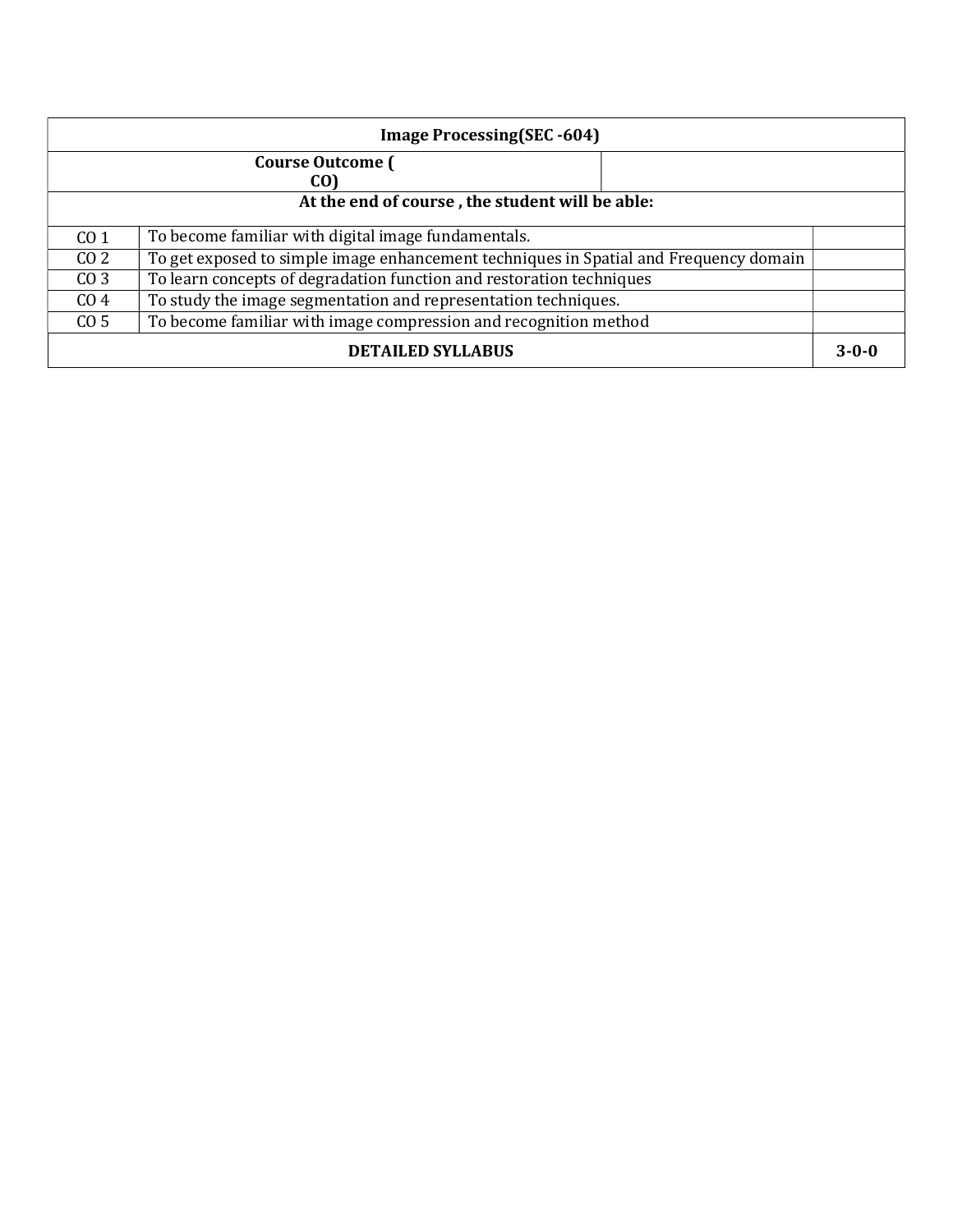| Unit                       | <b>Topic</b>                                                                                                                                                                                                                                                                                                                                                                                                                                                                                               | Propose |
|----------------------------|------------------------------------------------------------------------------------------------------------------------------------------------------------------------------------------------------------------------------------------------------------------------------------------------------------------------------------------------------------------------------------------------------------------------------------------------------------------------------------------------------------|---------|
|                            |                                                                                                                                                                                                                                                                                                                                                                                                                                                                                                            | d       |
|                            | <b>DIGITAL IMAGE FUNDAMENTALS:</b> Steps in Digital Image Processing - Components -                                                                                                                                                                                                                                                                                                                                                                                                                        | Lecture |
| L                          | Elements of Visual Perception - Image Sensing and Acquisition - Image Sampling and<br>Quantization - Relationships between pixels - Color image fundamentals - RGB, HSI models,<br>Two-dimensional mathematical preliminaries, 2D transforms - DFT, DCT.                                                                                                                                                                                                                                                   | 08      |
| $\mathbf{I}$               | <b>IMAGE ENHANCEMENT:</b><br>Spatial Domain: Gray level transformations - Histogram processing - Basics of Spatial<br>Filtering-Smoothing and Sharpening Spatial Filtering, Frequency Domain: Introduction to<br>Fourier Transform-Smoothing and Sharpening frequency domain filters - Ideal, Butterworth<br>and Gaussian<br>filters, Homomorphic filtering, Color image enhancement.                                                                                                                      | 08      |
| III                        | <b>IMAGE RESTORATION:</b><br>Image Restoration - degradation model, Properties, Noise models - Mean Filters - Order<br><b>Statistics</b><br>- Adaptive filters - Band reject Filters - Band pass Filters - Notch Filters - Optimum<br>NotchFiltering - Inverse Filtering - Wiener filtering                                                                                                                                                                                                                | 08      |
| $\bf{IV}$                  | <b>IMAGE SEGMENTATION:</b><br>Edge detection, Edge linking via Hough transform - Thresholding - Region based<br>segmentation - Region growing - Region splitting and merging - Morphological processing-<br>erosion and dilation, Segmentation by morphological watersheds - basic concepts - Dam<br>construction - Watershed<br>segmentation algorithm.                                                                                                                                                   | 08      |
| $\mathbf{V}$               | <b>IMAGE COMPRESSION AND RECOGNITION:</b><br>Need for data compression, Huffman, Run Length Encoding, Shift codes, Arithmetic coding,<br>JPEGstandard, MPEG. Boundary representation, Boundary description, Fourier Descriptor,<br>Regional Descriptors - Topological feature, Texture - Patterns and Pattern classes -<br>Recognition based on<br>matching.                                                                                                                                               | 08      |
| <b>Text books:</b>         |                                                                                                                                                                                                                                                                                                                                                                                                                                                                                                            |         |
| 1.<br>2.<br>3.<br>4.<br>5. | Rafael C. Gonzalez, Richard E. Woods, Digital Image Processing Pearson, Third Edition, 2010<br>Anil K. Jain, Fundamentals of Digital Image Processing Pearson, 2002.<br>Kenneth R. Castleman, Digital Image Processing Pearson, 2006.<br>Rafael C. Gonzalez, Richard E. Woods, Steven Eddins, Digital Image Processing using MATLAB<br>PearsonEducation, Inc., 2011.<br>D,E. Dudgeon and RM. Mersereau, Multidimensional Digital Signal Processing Prentice Hall<br>ProfessionalTechnical Reference, 1990. |         |
| 6.<br>7.                   | William K. Pratt, Digital Image Processing John Wiley, New York, 2002<br>Milan Sonka et al Image processing, analysis and machine vision Brookes/Cole, Vikas Publishing House,<br>2ndedition, 1999                                                                                                                                                                                                                                                                                                         |         |

## SOE-061 SOCIOLOGY, SOCIETY AND CULTURE

### 1. OBJECTIVE:

This is one of the foundation course of Humanities (in Foundation Area 1). It strengthens the interest of the student in social issues and demonstrate both the process and challenge of scientific observation and analysis of social behaviour and social data. It focuses on the understanding of basic concepts and descriptive materials of sociology which is considered a tool for identifying the process of idea and a scientific approach for continuing social observation and analysis.

#### 2. COUSE TOPICS:

2.1 Unit I:Sociology as a Science (7 hours)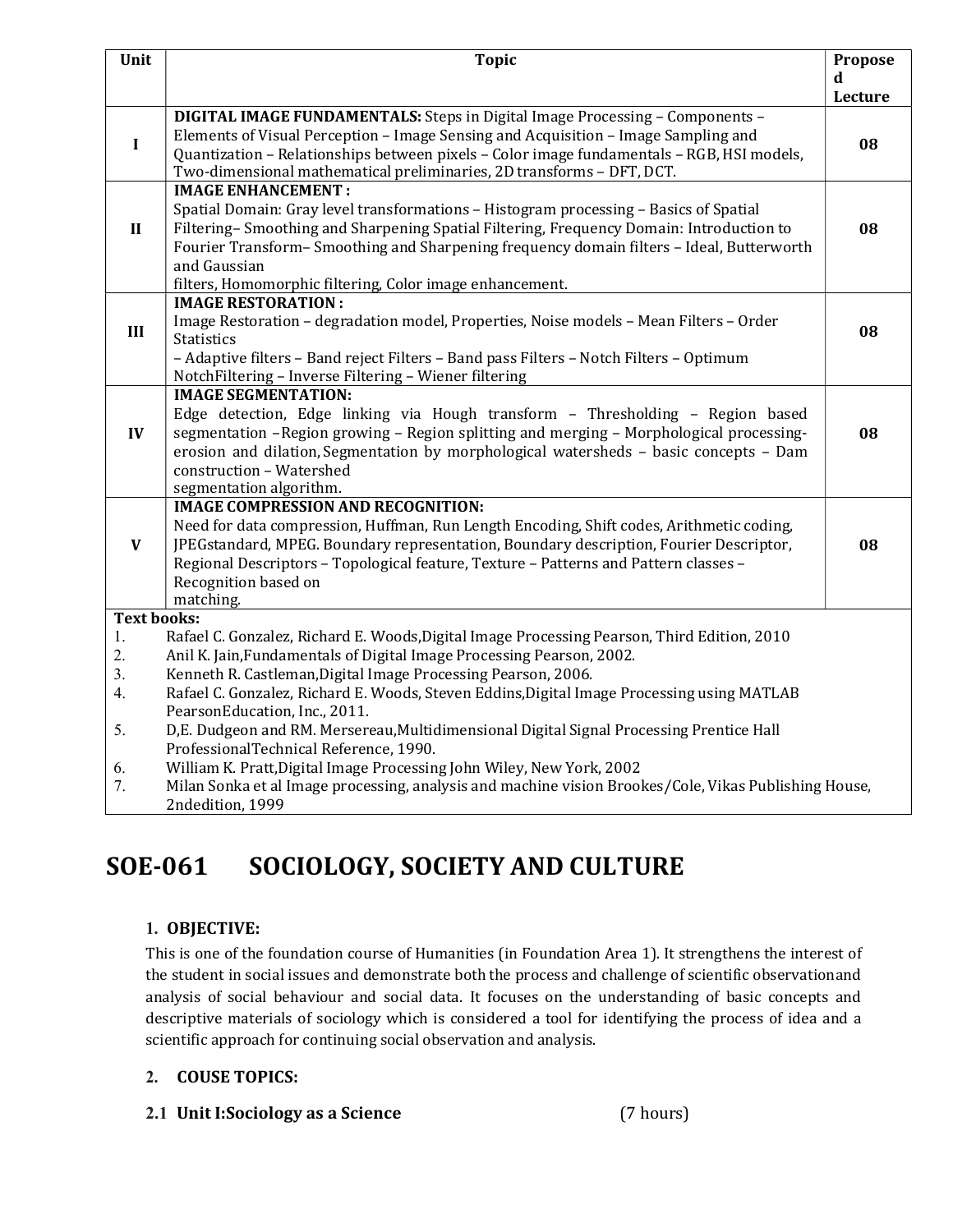- 1. Sociology and common Sense
- 2. Sociology and current affairs
- 3. Sociology as a science
- 4. Logic in sociological inquiry
- 5. Sociology of action
- 6. The field and relevance of sociology
- 7. Positivism

#### 2.2 Unit II: Society and Culture (12 hours)

- 1. Culture and society
- 2. The structure of culture
- Cultural Traits and complexes
- Subcultures and counter cultures
- Cultural integration
- Cultural relativism
- Real and Ideal culture
- Ethnocentrism
- Xenocentrism
- Cultural lag

#### 2.3 Unit III: Social Institutions (17 hours)

1. The concept of varna.

- 2. The Caste system:
- Origin and characteristics (of caste) as a system
- Hierarchy based on birth
- Religious sanctions on social participation
	- Caste and subcaste
	- Caste conflicts
	- Caste councils
	- An appraisal of caste system
	- Prospects of caste in modern India
	- 3. The Class system:
	- What is social class?
	- Development of class
	- Self-identification and class consciousness
	- Class in itself and class for itself
	- Class having blue collar status and white collar status
	- Industrial class
	- Significance of social class
	- The future of social classes: From Proletariat to status seekers
	- 2.4 Unit IV: Environment and Ecology (10 hours)
		- 1. Conceptualising environment
		- 2. Forest, ecology and society
		- 3. Common Property Resources and its management
		- 4. Significance of forest and environment in modern life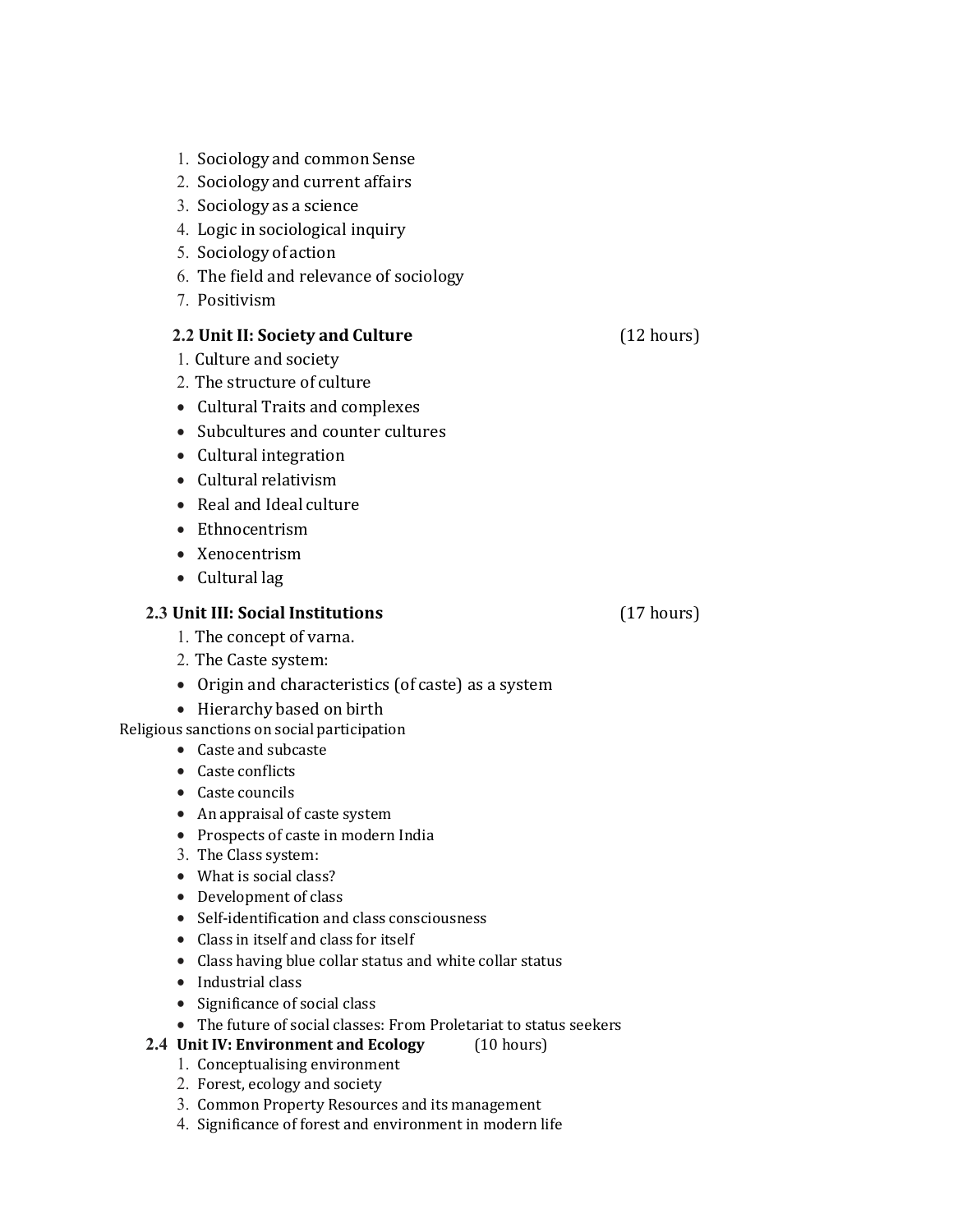5. Environmental movement with reference to forest and water management

#### 2.5 Unit V: Issues of modernity (14 hours)

#### 1. Concept of modernity

- 2. Tradition Vs Modernity
- 3. Globalization
	- Is globalization new and real?
	- Has globalization weakened the state?
- Has globalization led to cultural homogenisation?
- Does globalization lead to a clash of cultures?

#### 3. READINGS:

#### 3.1 Reference Books:

- Gisbert, P. (2011), Fundamental of Sociology, Orient Blackswan Private Ltd.
- Horton, Paul B. and Hunt, Chester L. (Sixth edition), Sociology, Mc Graw Hill Book Company.
- $\bullet$  Haralambos, M. and Heald, R.M. (26<sup>th</sup> impression, 2004), Sociology: Themes and Perspectives, Oxford University Press, New Delhi.
- Betteille, Andre (2014), sociology: essays on Approach & Method, Oxford Uninversity Press, New Delhi.

| credit<br><b>Electronics Measurement Lab</b><br><b>SEC-612</b><br>0L:0T:2P |
|----------------------------------------------------------------------------|
|----------------------------------------------------------------------------|

#### List of Experiments

- 1. Designing DC bridge for Resistance Measurement (Quarter, Half and Full bridge)
- 2. Designing AC bridge Circuit for capacitance measurement
- 3. Designing signal Conditioning circuit for Pressure Measurement
- 4. Designing signal Conditioning circuit for Temperature Measurement
- 5. Designing signal Conditioning circuit for Torque Measurement
- 6. Designing signal Conditioning circuit for Strain Measurement
- 7. Experimental study for the characteristics of ADC and DAC
- 8. Error compensation study using Numerical analysis using MATLAB (regression)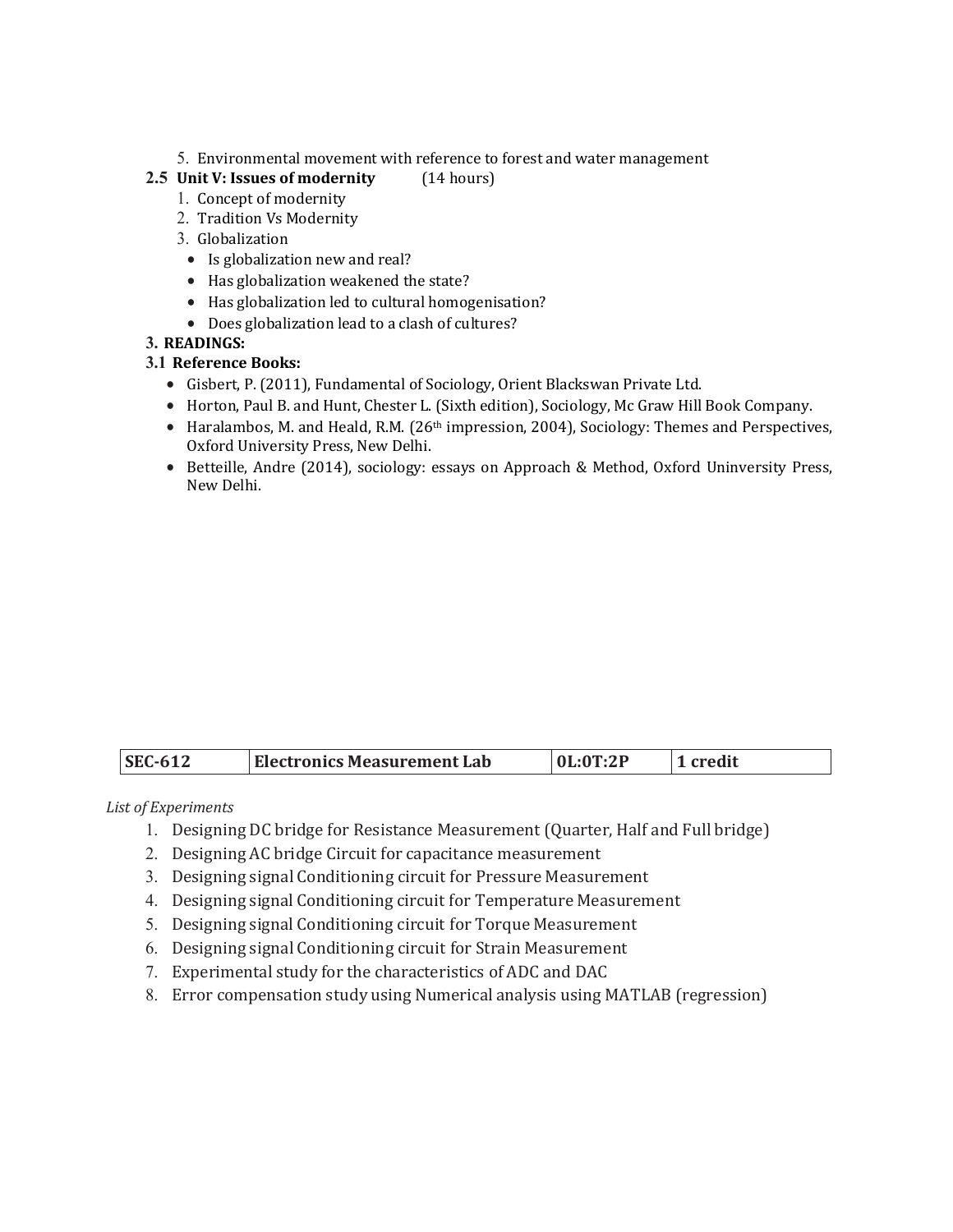#### Course Outcomes:

At the end of this course students will demonstrate the ability to

- 1. Design and validate DC and AC bridges
- 2. Analyze the dynamic response and the calibration of few instruments
- 3. Learn about various measurement devices, their characteristics, their operation and theirlimitations
- 4. understand statistical data analysis
- 5. Understand computerized data acquisition.

|  | $\sqrt{\text{SFG612}}$ | <b>Electronics Measurement Lab</b> | р. 9 г | credit |
|--|------------------------|------------------------------------|--------|--------|
|--|------------------------|------------------------------------|--------|--------|

#### List of Experiments

- 9. Designing DC bridge for Resistance Measurement (Quarter, Half and Full bridge)
- 10. Designing AC bridge Circuit for capacitance measurement
- 11. Designing signal Conditioning circuit for Pressure Measurement
- 12. Designing signal Conditioning circuit for Temperature Measurement
- 13. Designing signal Conditioning circuit for Torque Measurement
- 14. Designing signal Conditioning circuit for Strain Measurement
- 15. Experimental study for the characteristics of ADC and DAC
- 16. Error compensation study using Numerical analysis using MATLAB (regression)

#### Course Outcomes:

At the end of this course students will demonstrate the ability to

- 1. Design and validate DC and AC bridges
- 2. Analyze the dynamic response and the calibration of few instruments
- 3. Learn about various measurement devices, their characteristics, their operation and theirlimitations
- 4. understand statistical data analysis
- 5. Understand computerized data acquisition.
- 6.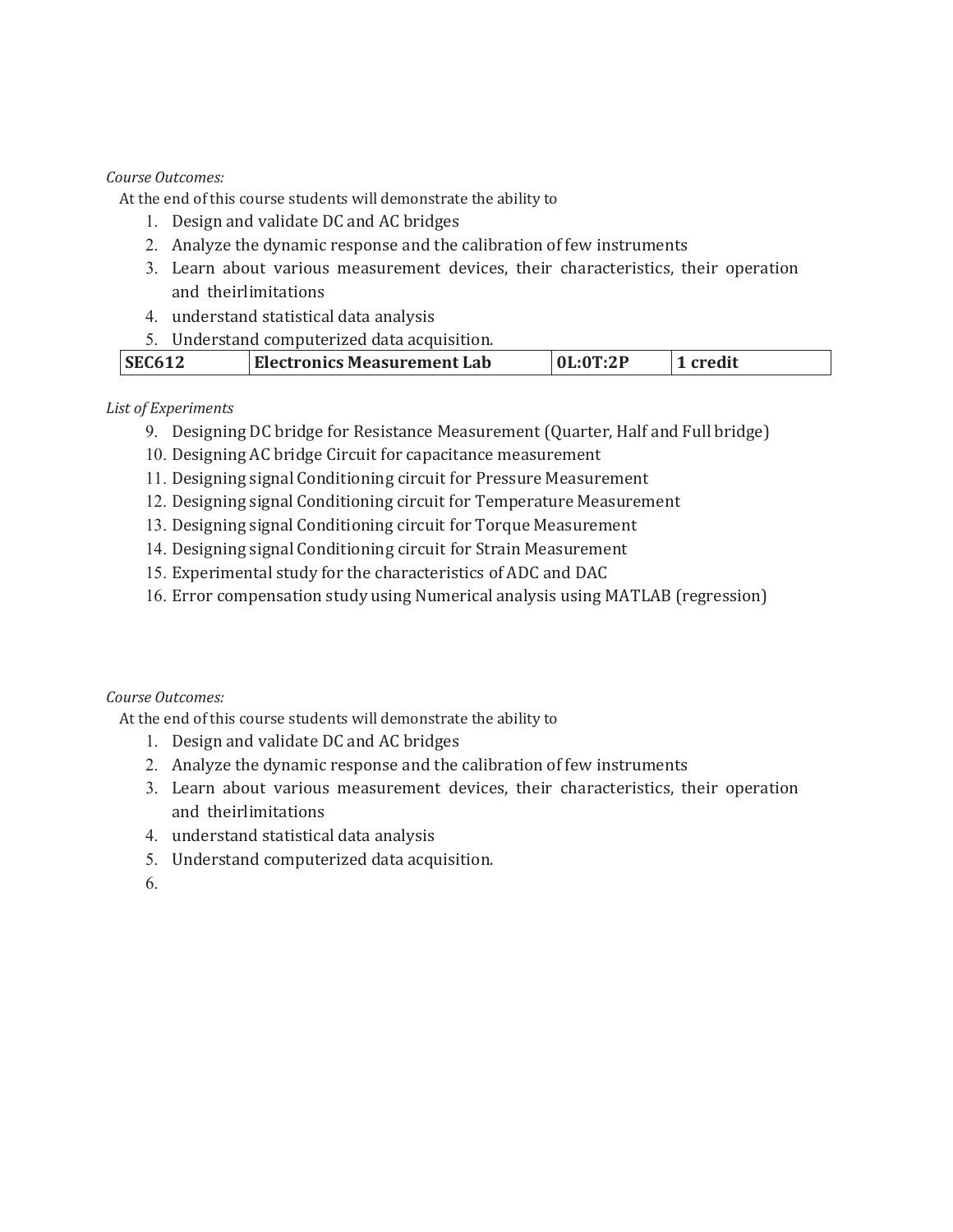| <b>SEC-613</b> | Electronic     | 0L:0T:4P | 2 credits |
|----------------|----------------|----------|-----------|
|                | Designworkshop |          |           |

Guidelines:

- 1. The mini-project is a team activity having 3-4 students in a team. This is electronic product design work with a focus on electronic circuit design.
- 2. The mini project may be a complete hardware or a combination of hardware and software. The software part in mini project should be less than 50% of the total work.
- 3. Mini Project should cater to a small system required in laboratory or real life.
- 4. It should encompass components, devices, analog or digital ICs, micro controller with which functional familiarity is introduced.
- 5. After interactions with course coordinator and based on comprehensive literature survey/ need analysis, the student shall identify the title and define the aim and objectives of mini- project.
- 6. Student is expected to detail out specifications, methodology, resources required, critical issues involved in design and implementation and submit the proposal within first week of the semester.
- 7. The student is expected to exert on design, development and testing of the proposed work as per the schedule.
- 8. Art work and Layout should be made using CAD based PCB simulation software. Due considerations should be given for power requirement of the system, mechanical aspects for enclosure and control panel design.
- 9. Completed mini project and documentation in the form of mini project report is to be submitted at the end of semester.
- 10. The tutorial sessions should be used for discussion on standard practices used for electronic circuits/product design, converting the circuit design into a complete electronic product, PCB design using suitable simulation software, estimation of power budget analysis of the product, front panel design and mechanical aspects of the product, and guidelines for documentation /report writing.